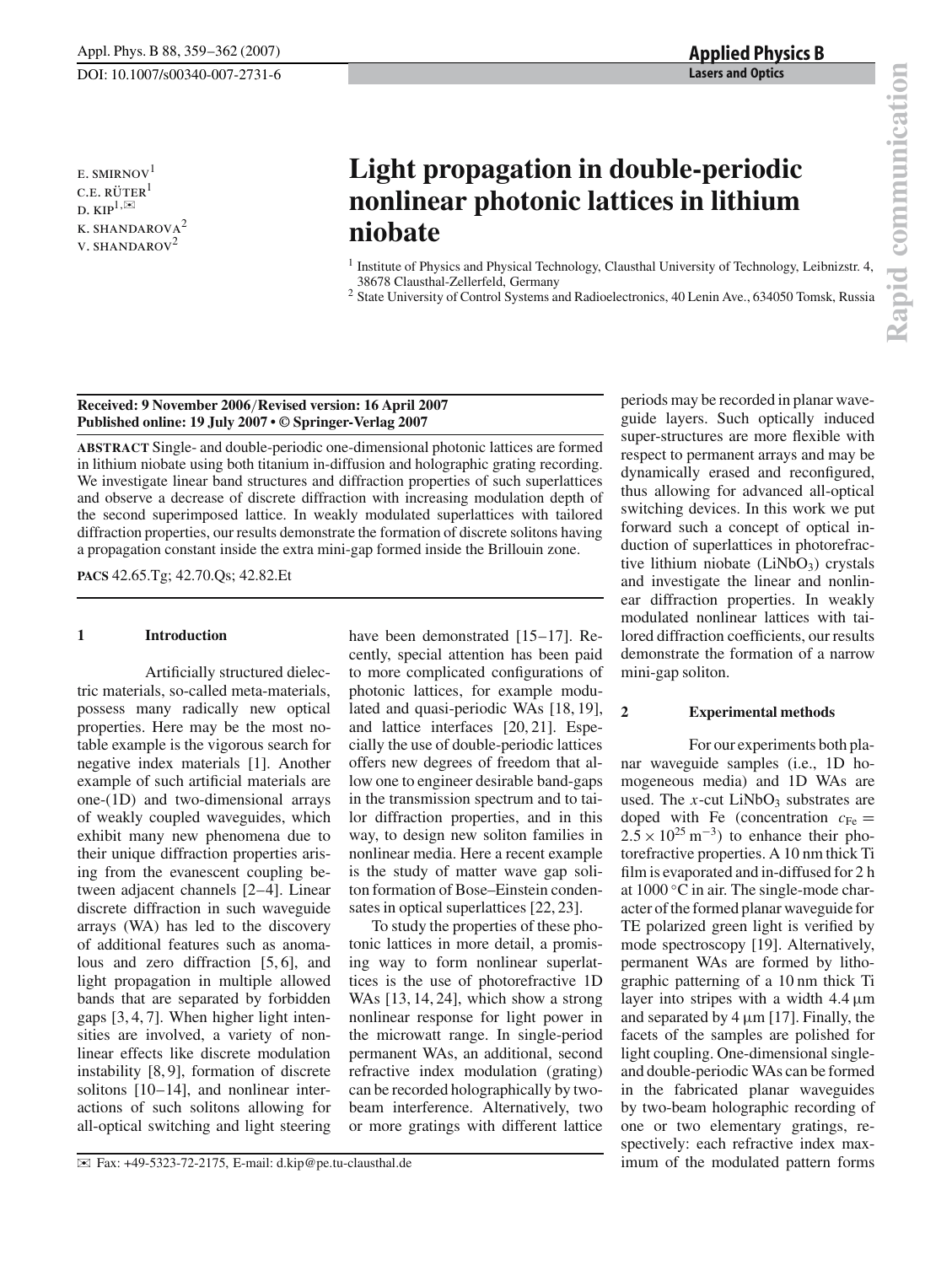

a channel waveguide that is evanescently coupled to its next neighbors. Alternatively, a double-periodic superlattice can be realized by superimposing a holographic grating on a permanent, Ti in-diffused WA. In all cases grating vectors are aligned parallel along the *z*-direction, thus modulating the refractive index perpendicular to the light propagation direction along *y*. In the recording setup in Fig. 1a ordinarily polarized light of wavelength  $\lambda = 532$  nm is expanded and split into three mutually coherent beams that intersect inside the sample. With one of the beams blocked, each pair of beams generates an interference pattern  $I(z) = I_0[1 + m \cos(2\pi z/\Lambda)]$  within the sample, where  $I_0 = I_1 + I_2$  is the total intensity, *m* is the modulation, and  $\Lambda = \lambda/(2 \sin \theta)$  is the grating period. with  $2\theta$  being the full angle of two intersecting recording beams. Grating periods  $Λ = (8-40)$ μm can be selected by properly adjusting 2θ. By varying the exposure time *t*<sup>r</sup> of the sample the refractive index amplitude ∆*n*<sup>g</sup> of the optically induced refractive index gratings can be adjusted in a range from  $\approx 10^{-5}$  to  $5 \times 10^{-4}$  (for extraordinarily polarized light). Using two successive recordings, the resulting refractive index pattern of a superlattice with grating periods Λ and *N*Λ  $(N = 2, 3, ...)$  is described by  $\Delta n(z) =$  $\Delta n_{g,1}$  cos<sup>2</sup>( $\pi z/\Lambda$ ) +  $\Delta n_{g,2}$  cos<sup>2</sup>( $\pi z/\Lambda$ )  $(N\Lambda)+\varphi_0$ ). Here  $\varphi_0$  denotes the relative phase shift of the two gratings, which is adjusted to  $\varphi_0 = 0$  by imaging the interferences patterns of each beam pair on the sample surface onto a CCD camera. In permanent WAs the phase contrast of the refractive index pattern is directly visible on the CCD camera, too. In this case the (weak) diffraction pattern formed behind the samples when

**FIGURE 1** Experimental setups. (**a**) Recording scheme with M: mirror; BS, beam splitter; BE, beam expander; ML, microscope lens; CL, cylindrical lens; WA, waveguide sample; CCD, camera. (**b**) Single channel excitation for observation of discrete diffraction and soliton formation

a He-Ne laser illuminates the permanent grating is used to align additional holographic gratings in parallel.

#### **3 Band structure and discrete diffraction**

The linear modes of a 1D lattice are extended Floquet–Bloch (FB) modes, where the allowed propagation constants determine the band spectrum (dispersion relation) which consists of allowed bands and forbidden gaps. On the other hand, in a 1D planar waveguide layer free transverse propagation of modes results in a continuous spectrum with nearly parabolic shape, analogue to the propagation of free electrons. The dispersion relation  $\beta(k_z)$  can be measured by excitation of pure FB modes using a modified prism coupler set-up [19]. As an example, in Fig. 2a, we show an intuitive experimental comparison of the dispersion of a planar waveguide layer (triangles) and a 1D single-period WA (squares). This is done by first optically recording an index grating ( $\Lambda = 8 \mu m$ ,  $t_r = 40 \text{ min}$ ,  $I_0 = 150$  mW/cm<sup>2</sup>) in a planar waveguide followed by the band structure measurement. Here a band gap appears between the 1st and 2nd band, where the size of this gap is directly related to the amplitude  $\Delta n_g$  of the written index grating. Then this index pattern is optically erased by incoherent white light illumination, and the parabolic dispersion of the planar layer that is left after erasure is obtained when repeating the measurement.

Examples of different excited FB modes imaged from the sample's rear facet are given in Fig. 2b. Here 1 and 2 denote modes of the 1st and 2nd band, whereas A stands for the center of the Brillouin zone (BZ)  $(k_z = 0)$  while B represents the edge of BZ  $(k_z = \pi/\Lambda)$ . Mode 2A in the center of the 2nd band is hardly guided because here *n*eff −  $n_{sub}$  < 0. Comparison of the two photographs on the right-hand side nicely demonstrates the lateral shift of intensity maxima of mode 2B at the BZ edge by  $\Lambda/2$  relative to mode 1B. This proves that light in mode 2B is guided mainly in-between channels. Unfortu-



**FIGURE 2** Measured band structure and FB modes of planar waveguide and 1D WA. (**a**) Effective refractive indices  $n_{\text{eff}} = \lambda \beta / 2\pi$  vs. transverse wave vector  $k_z$  for (i) TE<sub>0</sub> modes of planar waveguide (*triangles*), and (ii) FB modes of 1st and 2nd transmission bands of a 1D WA with  $\Lambda = 8 \mu m$  (*squares*). Values  $n_{\text{eff}}$  are given relative to the substrate index  $n_{\text{sub}}$ . (**b**) Intensity of excited FB modes on the sample's rear facet: 1A and 2A, center of BZ of 1st and 2nd band, respectively; 1B and 2B, edge of BZ of 1st and 2nd band, respectively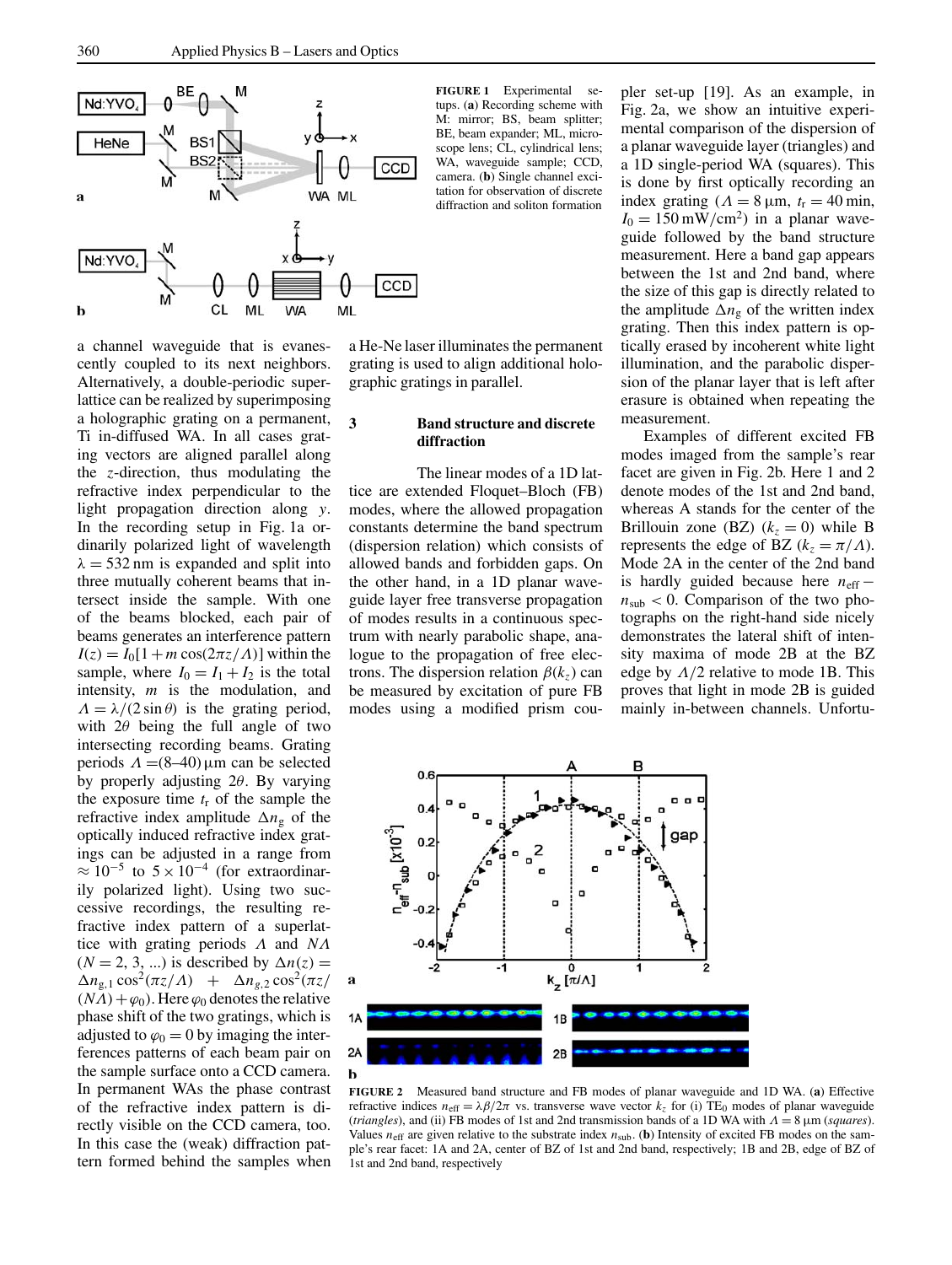nately, the prism method [19] fails to clearly monitor the additional mini-gap formed in double-periodic lattices because of limited resolution. However, mini-gaps can be observed qualitatively when monitoring the light intensity on the rear sample facets of doubleperiodic lattices: For a superlattice with  $N = 2$  a transformation of FB modes (similar to the change from 1B to 2B in Fig. 2b) is observed for modes launched with the (expected) transverse wave vector  $k_z \approx \pi/2\Lambda$ .

Next, we investigate the diffraction properties of a permanent WA that is additionally periodically modulated by a superimposed holographically recorded grating. This is done by coupling an extraordinarily polarized light beam into a single channel (at normal incidence, i.e.,  $k_z = 0$ ) via the input facet of the sample and inspect-

ing the discrete diffraction pattern on the rear facet (see Fig. 1b). Here the input power is low ( $P_{\text{in}} \approx 1 \,\mu\text{W}$ ) and images are taken immediately after switching on the input light, so as to avoid any nonlinear effects. Furthermore, we perform numerical simulations based on a  $(1 +$ 1)D beam propagation method (BPM). We use a superlattice with parameters  $\Lambda = 8.8 \,\mu\text{m}$ ,  $\Delta n_{\text{g},1} = 5.4 \times 10^{-3}$ , *N* = 3, and  $\Delta n_{g,2} = 5 \times 10^{-4}$ . In Fig. 3 the results of discrete diffraction are shown, where the left-hand side corresponds to excitation of a single channel with maximum refractive index change ("channel A", index changes of the two gratings add up), whereas the right-hand side corresponds to single-channel excitation of the next neighbored waveguide ("channel B") with smaller index maximum. Obviously, in the first case "A" diffraction is rather weak and coupling



**FIGURE 3** Discrete light diffraction in double-periodic lattices for single channel excitation (see text). (**a**) measured intensity distribution on rear facet; (**b,c**) linear BPM simulation of light propagation, with (**b**) output intensity profile, and (**d**) corresponding refractive index profile of the superlattice. *Vertical dotted lines* mark the excited channel



**FIGURE 4** Discrete diffraction in a double-periodic lattice with  $\Lambda = 8.8 \,\mu\text{m}$ ,  $\Delta n_{g,1} = 5.4 \times 10^{-3}$ , *N* = 3, and different recording times *t* (different  $\Delta n_{g,2}$ ). Single-channel excitation of channel A for (**a**)  $t = 0$ ; (**b**)  $t = 3$  min; (**c**)  $t = 5$  min; (**d**)  $t = 15$  min

occurs to next neighbors only. On the other hand, for case "B", strong discrete diffraction is observed, where the intensity spectrum on the rear facets has a similar width as compared to the one for single-periodic (permanent) lattices.

In Fig. 4 we investigate linear discrete diffraction for excitation of channel A in double-periodic lattices with different strength ∆*ng*,<sup>2</sup> of the additional modulation. This is achieved by using different recording times of the photorefractive grating (3 min, 5 min, and 15 min, where the latter corresponds to  $\Delta n_{g,2} \approx 5 \times 10^{-4}$ ). Starting from the single-periodic lattice diffraction decreases for an increase of ∆*n*g,2, and for  $t_r = 15$  min coupling of light to neighbored channels is almost completely suppressed. Thus, we can easily control the diffraction characteristics of optically induced double-periodic WAs by changing the parameters of the recording process. We want to note that diffraction patterns totally reconstruct when shifting the narrow input beam by  $N = 3$  channels.

#### **4 Formation of mini-gap solitons**

A standard experiment of light propagation in a nonlinear photonic lattice or WA is the formation of a localized optical state or discrete soliton. Because the nonlinearity in  $LiNbO<sub>3</sub>$ is of the defocusing (negative) type, such a soliton can be formed at the BZ edge of the 1st band, where the diffraction coefficient is positive (anomalous diffraction). Consequently, the propagation constant of the nonlinear wave is decreased and located inside the gap. The corresponding Floquet–Bloch modes have an alternating (staggered) phase profile; thus, the soliton is called a staggered gap soliton [13, 14].

In a double-periodic lattice, the additional modulation leads to the formation of an extra gap inside the BZ of the 1st lattice. This gap is formed at a transverse wave vector  $k_z = \pi/(N\Lambda)$ . Due to the small additional modulation used here (the amplitude of the holographically written grating is at least one order of magnitude lower than the permanent one), the size of this extra gap is small, thus it may be called a mini-gap.